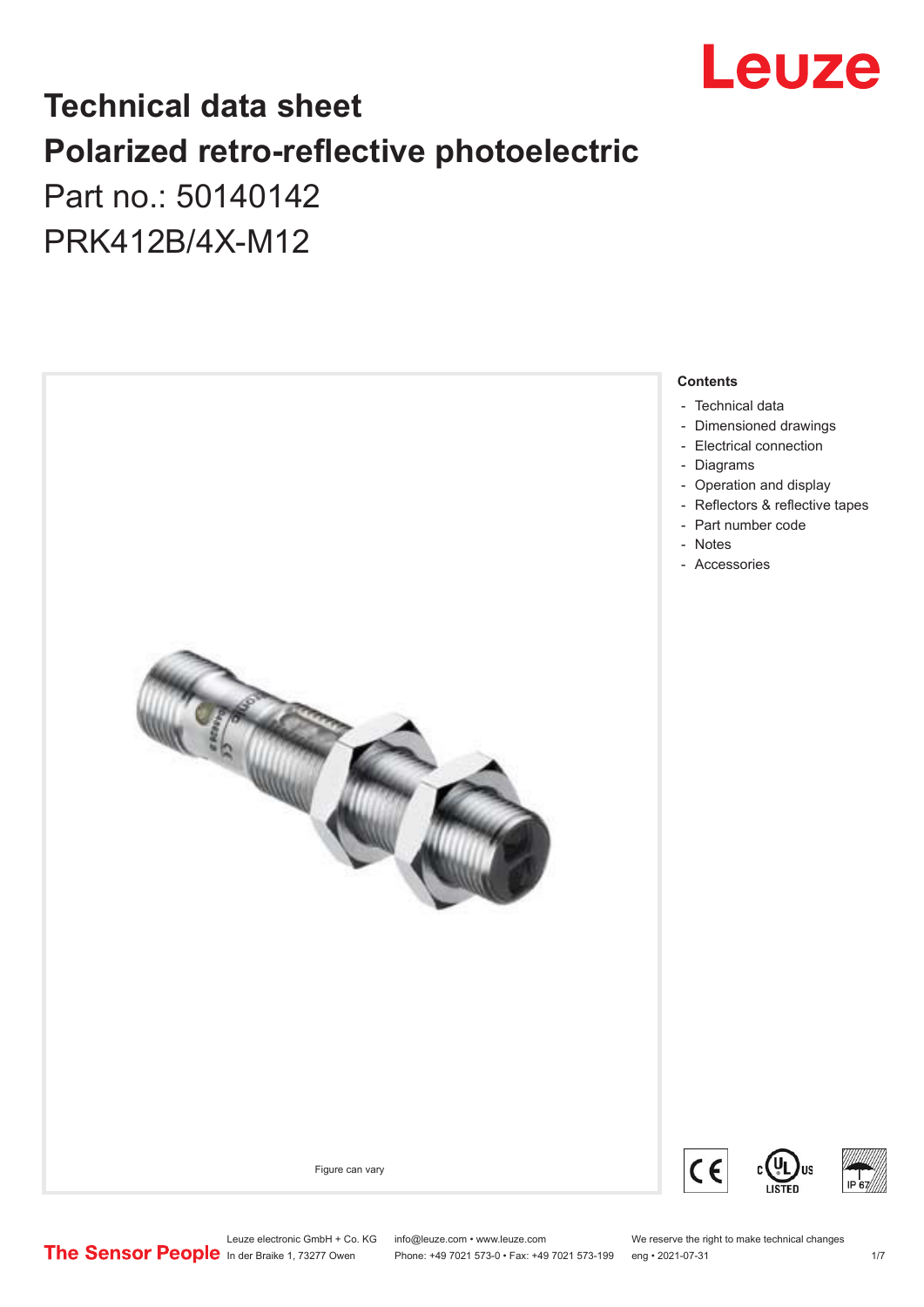### <span id="page-1-0"></span>**Technical data**

# Leuze

#### **Basic data**

| <b>Series</b>                                  | 412B                                          |  |
|------------------------------------------------|-----------------------------------------------|--|
| <b>Operating principle</b>                     | Reflection principle                          |  |
| <b>Optical data</b>                            |                                               |  |
| <b>Operating range</b>                         | Guaranteed operating range                    |  |
| <b>Operating range</b>                         | $0.02$ 1.8 m, With reflector TK(S)<br>100x100 |  |
| <b>Operating range limit</b>                   | Typical operating range                       |  |
| <b>Operating range limit</b>                   | $0.02$ 2.3 m, With reflector TK(S)<br>100x100 |  |
| Light source                                   | LED, Red                                      |  |
| <b>LED light wavelength</b>                    | 660 nm                                        |  |
| <b>Transmitted-signal shape</b>                | Pulsed                                        |  |
| LED group                                      | Exempt group (in acc. with EN 62471)          |  |
| <b>Electrical data</b>                         |                                               |  |
| <b>Protective circuit</b>                      | Polarity reversal protection                  |  |
|                                                | Short circuit protected                       |  |
|                                                |                                               |  |
| Performance data                               |                                               |  |
| Supply voltage $U_{B}$                         | 10  36 V, DC, Incl. residual ripple           |  |
| <b>Residual ripple</b>                         | $0 20 \%$ , From $U_{p}$                      |  |
| <b>Open-circuit current</b>                    | 015mA                                         |  |
| Outputs                                        |                                               |  |
| Number of digital switching outputs 1 Piece(s) |                                               |  |
|                                                |                                               |  |
| Switching outputs                              |                                               |  |
| <b>Voltage type</b>                            | DC                                            |  |
| Switching current, max.                        | 200 mA                                        |  |
|                                                |                                               |  |
| <b>Switching output 1</b>                      |                                               |  |
| <b>Switching element</b>                       | <b>Transistor, PNP</b>                        |  |
| <b>Switching principle</b>                     | Light switching                               |  |
| <b>Timing</b>                                  |                                               |  |
| <b>Switching frequency</b>                     | 1,000 Hz                                      |  |
| Response time                                  | 0.5 <sub>ms</sub>                             |  |
| <b>Readiness delay</b>                         | 20 <sub>ms</sub>                              |  |

#### **Connection**

| <b>Connection 1</b>       |                 |  |  |  |  |
|---------------------------|-----------------|--|--|--|--|
| <b>Function</b>           | Signal OUT      |  |  |  |  |
|                           | Voltage supply  |  |  |  |  |
| <b>Type of connection</b> | Connector       |  |  |  |  |
| <b>Thread size</b>        | M <sub>12</sub> |  |  |  |  |
| <b>Type</b>               | Male            |  |  |  |  |
| <b>Material</b>           | Metal           |  |  |  |  |
| No. of pins               | 4-pin           |  |  |  |  |
| Encoding                  | A-coded         |  |  |  |  |

| <b>Mechanical data</b>         |                      |
|--------------------------------|----------------------|
| <b>Thread size</b>             | $M12 \times 1$ mm    |
| Dimension (Ø x L)              | 12 mm $\times$ 60 mm |
| <b>Housing material</b>        | Metal                |
| <b>Metal housing</b>           | Chromed brass        |
| Lens cover material            | Glass                |
| Net weight                     | 20 <sub>g</sub>      |
| <b>Housing color</b>           | Silver               |
|                                |                      |
| <b>Operation and display</b>   |                      |
| Type of display                | LED                  |
| <b>Number of LEDs</b>          | 2 Piece(s)           |
|                                |                      |
| Environmental data             |                      |
| Ambient temperature, operation | $-25$ 55 °C          |
| <b>Certifications</b>          |                      |
| Degree of protection           | IP 67                |
| <b>Protection class</b>        | III                  |
| <b>Certifications</b>          | c UL US              |
| <b>Standards applied</b>       | IEC 60947-5-2        |
| <b>Classification</b>          |                      |
| <b>Customs tariff number</b>   | 85365019             |
| eCl@ss 5.1.4                   | 27270902             |
| eCl@ss 8.0                     | 27270902             |
| eCl@ss 9.0                     | 27270902             |
| eCl@ss 10.0                    | 27270902             |
| eCl@ss 11.0                    | 27270902             |
| <b>ETIM 5.0</b>                | EC002717             |
| <b>ETIM 6.0</b>                | EC002717             |
| <b>ETIM 7.0</b>                | EC002717             |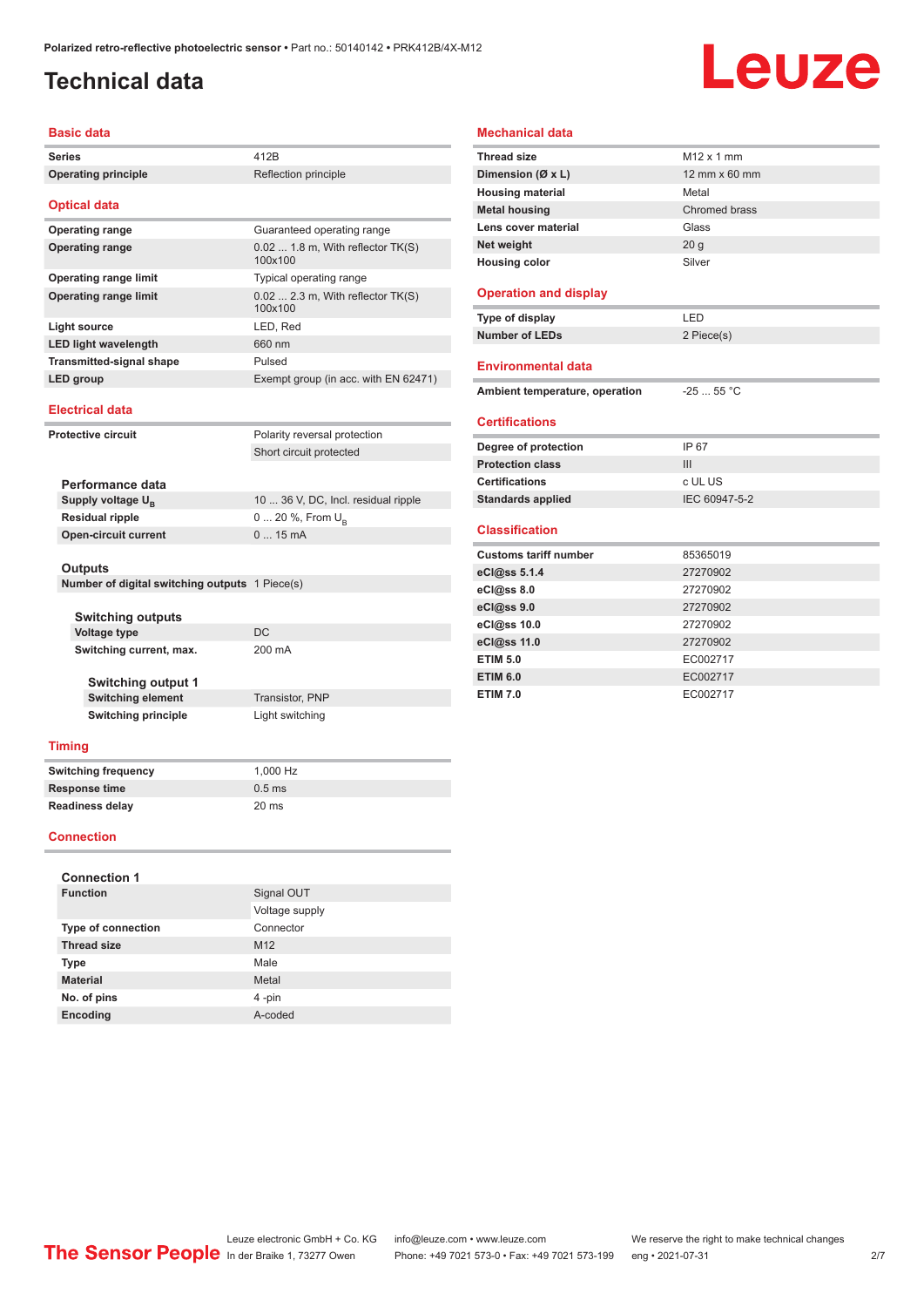#### <span id="page-2-0"></span>**Dimensioned drawings**

All dimensions in millimeters





#### **Electrical connection**

#### **Connection 1**

| <b>Function</b>    | Signal OUT     |
|--------------------|----------------|
|                    | Voltage supply |
| Type of connection | Connector      |
| <b>Thread size</b> | M12            |
| <b>Type</b>        | Male           |
| <b>Material</b>    | Metal          |
| No. of pins        | 4-pin          |
| Encoding           | A-coded        |
|                    |                |

#### **Pin Pin assignment**

| 1              |                  |
|----------------|------------------|
| $\overline{2}$ | OUT <sub>1</sub> |
| 3              | GND              |
| $\overline{4}$ | n.c.             |
|                |                  |



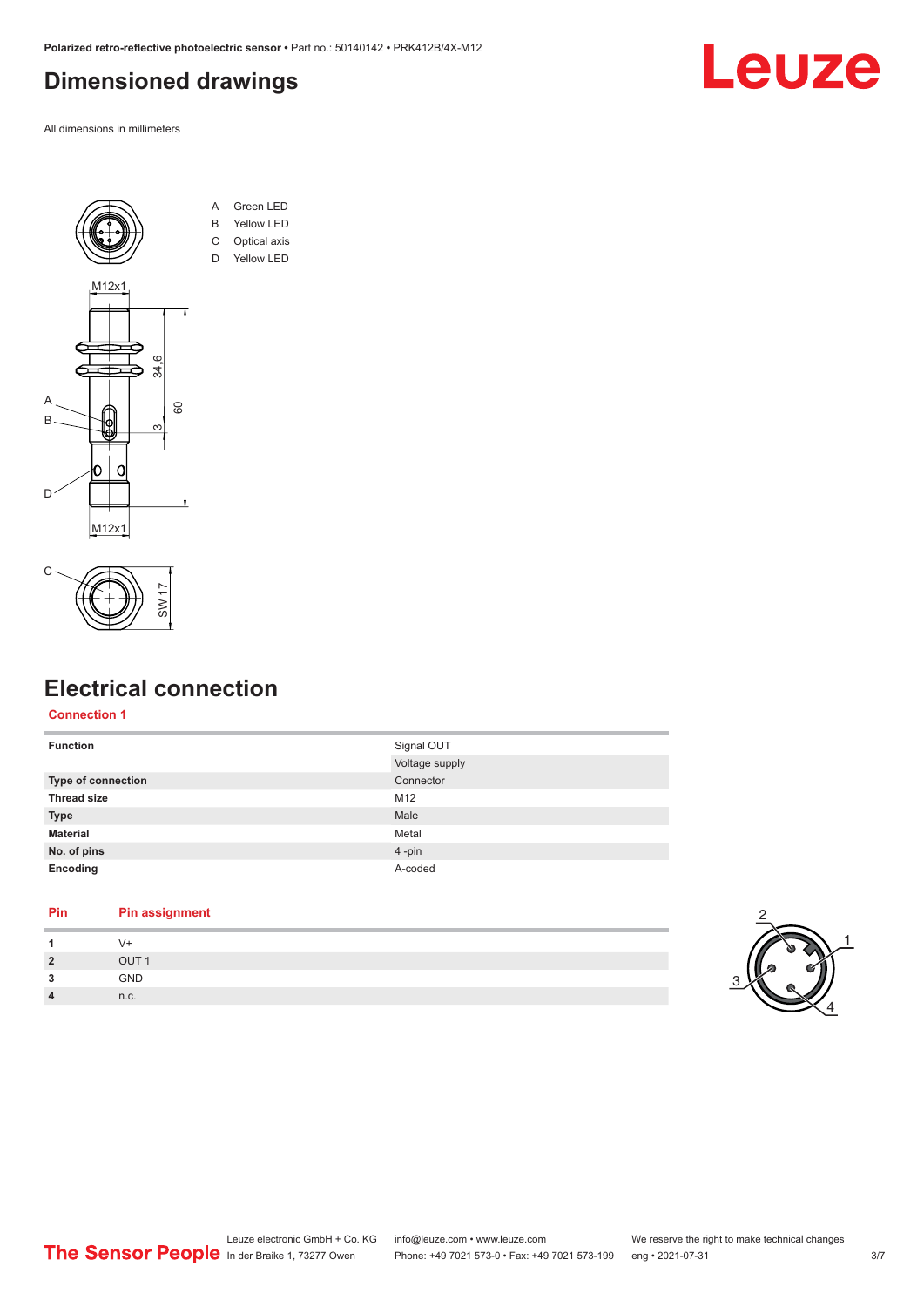#### <span id="page-3-0"></span>**Diagrams**

# Leuze

Typ. response behavior



#### Typ. function reserve



- x Distance [m]
- y Function reserve
- A TKS 100x100
- B TKS 40x60
- C MTKS 50x50.1
- D Film REF 4-A-50x50

### **Operation and display**

| <b>LED</b> | <b>Display</b>           | Meaning                                 |
|------------|--------------------------|-----------------------------------------|
|            | Green, continuous light  | <b>Function reserve</b>                 |
| C          | Yellow, continuous light | Switching output/switching state active |

#### **Reflectors & reflective tapes**

|           | Part no. | <b>Designation</b> | <b>Operating range</b><br><b>Operating range</b> | <b>Description</b>                                                                                                                                                                                                                     |
|-----------|----------|--------------------|--------------------------------------------------|----------------------------------------------------------------------------------------------------------------------------------------------------------------------------------------------------------------------------------------|
| $\supset$ | 50117583 | MTKS 50x50.1       | $0.0151$ m<br>0.0151.3 m                         | Design: Rectangular<br>Reflective surface: 50 mm x 50 mm<br>Triple reflector size: 1.2 mm<br>Material: Plastic<br>Base material: Plastic<br>Chemical designation of the material: PMMA8N<br>Fastening: Through-hole mounting, Adhesive |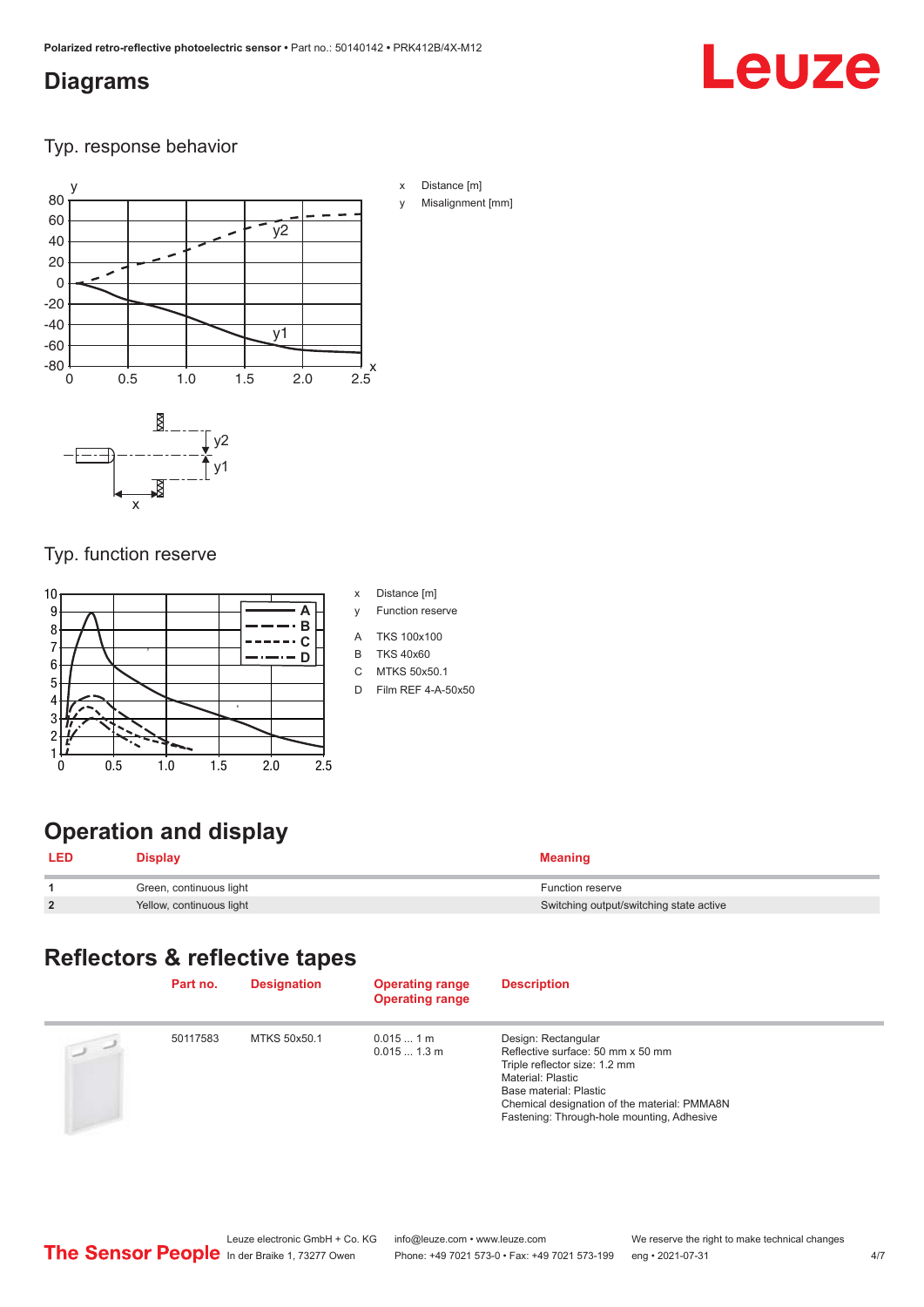#### <span id="page-4-0"></span>**Reflectors & reflective tapes**

## Leuze

| Part no. | <b>Designation</b> | <b>Operating range</b><br><b>Operating range</b> | <b>Description</b>                                                                                                                                                                                                                                 |
|----------|--------------------|--------------------------------------------------|----------------------------------------------------------------------------------------------------------------------------------------------------------------------------------------------------------------------------------------------------|
| 50108300 | REF 4-A-50x50      | $0.080.6$ m<br>$0.080.8$ m                       | Design: Rectangular<br>Reflective surface: 50 mm x 50 mm<br><b>Material: Plastic</b><br>Chemical designation of the material: PMMA<br>Fastening: Self-adhesive                                                                                     |
| 50024127 | TK 82.2            | $0.051.6$ m<br>0.052m                            | Design: Round<br>Triple reflector size: 4 mm<br>Reflection surface diameter: 79 mm<br>Material: Plastic<br>Base material: Plastic<br>Chemical designation of the material: PMMA8N<br>Fastening: Through-hole mounting, Adhesive                    |
| 50022816 | <b>TKS 100X100</b> | 0.02 1.8 m<br>$0.022.3$ m                        | Design: Rectangular<br>Reflective surface: 96 mm x 96 mm<br>Triple reflector size: 4 mm<br><b>Material: Plastic</b><br>Base material: Plastic<br>Chemical designation of the material: PMMA8N<br>Fastening: Through-hole mounting, Adhesive        |
| 50081283 | <b>TKS 20X40</b>   | 0.020.5m<br>$0.020.65$ m                         | Design: Rectangular<br>Reflective surface: 16 mm x 38 mm<br>Triple reflector size: 2.3 mm<br>Material: Plastic<br>Base material: Plastic<br>Chemical designation of the material: PMMA8N<br>Fastening: Through-hole mounting, Adhesive             |
| 50023525 | <b>TKS 30X50</b>   | $0.020.65$ m<br>$0.020.85$ m                     | Design: Rectangular<br>Reflective surface: 27 mm x 44 mm<br>Triple reflector size: 3 mm<br><b>Material: Plastic</b><br><b>Base material: Plastic</b><br>Chemical designation of the material: PMMA8N<br>Fastening: Through-hole mounting, Adhesive |
| 50040820 | <b>TKS 40X60</b>   | $0.021$ m<br>$0.021.3$ m                         | Design: Rectangular<br>Reflective surface: 37 mm x 56 mm<br>Triple reflector size: 4 mm<br>Material: Plastic<br>Base material: Plastic<br>Chemical designation of the material: PMMA8N<br>Fastening: Through-hole mounting, Adhesive               |

#### **Part number code**

Part designation: **AAA412BGG.H/ii-K**

| AAA412B | Operating principle / construction<br>LS412B: throughbeam photoelectric sensor transmitter<br>LE412B: throughbeam photoelectric sensor receiver<br>ET412B: energetic diffuse reflection sensor<br>PRK412B: retro-reflective photoelectric sensor with polarization filter |
|---------|---------------------------------------------------------------------------------------------------------------------------------------------------------------------------------------------------------------------------------------------------------------------------|
| GG      | Light source<br>$n/a$ : LED<br>L <sub>2</sub> : laser class 2                                                                                                                                                                                                             |
| н       | Operating range adjustment<br>1: 270° potentiometer                                                                                                                                                                                                                       |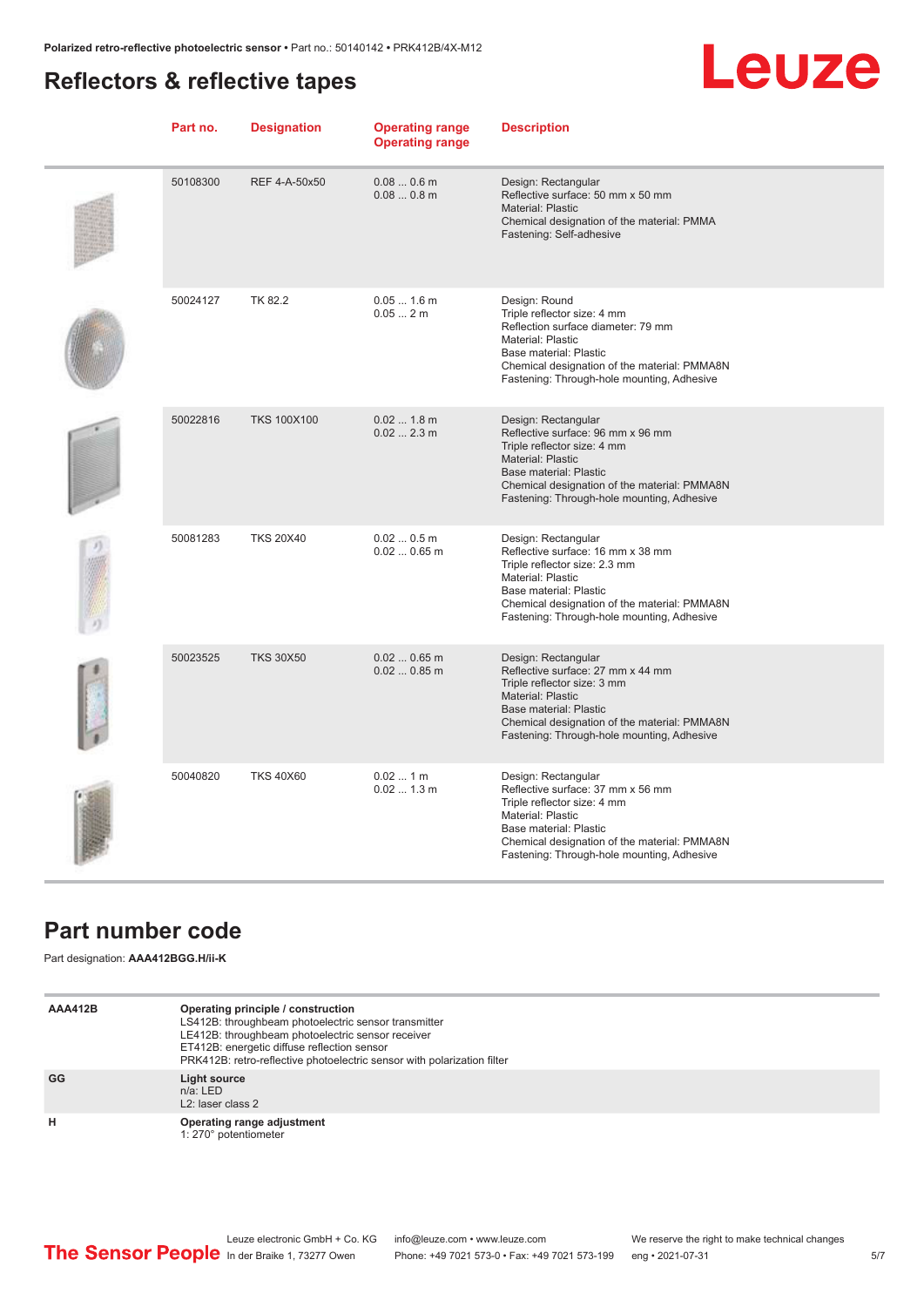#### <span id="page-5-0"></span>**Part number code**

## Leuze

| ii | Switching output / function / OUT1OUT2 (OUT1 = pin 2, OUT2 = pin 4)<br>2: NPN transistor output, light switching<br>N: NPN transistor output, dark switching<br>4: PNP transistor output, light switching<br>P: PNP transistor output, dark switching<br>D: deactivation input (deactivation with low signal)<br>X: pin not used |
|----|----------------------------------------------------------------------------------------------------------------------------------------------------------------------------------------------------------------------------------------------------------------------------------------------------------------------------------|
| Κ  | <b>Electrical connection</b><br>n/a: cable, standard length 2000 mm, 3-wire<br>M12: M12 connector, 4-pin (plug)                                                                                                                                                                                                                  |
|    | <b>Note</b>                                                                                                                                                                                                                                                                                                                      |
|    | $\&$ A list with all available device types can be found on the Leuze website at www.leuze.com.                                                                                                                                                                                                                                  |

#### **Notes**

| Observe intended use!                                                                                                                                                                                                         |
|-------------------------------------------------------------------------------------------------------------------------------------------------------------------------------------------------------------------------------|
| $\%$ This product is not a safety sensor and is not intended as personnel protection.<br>$\&$ The product may only be put into operation by competent persons.<br>₿ Only use the product in accordance with its intended use. |

#### **Accessories**

#### Connection technology - Connection cables

|  | Part no. | <b>Designation</b>     | <b>Article</b>   | <b>Description</b>                                                                                                                                          |
|--|----------|------------------------|------------------|-------------------------------------------------------------------------------------------------------------------------------------------------------------|
|  | 50130652 | KD U-M12-4A-V1-<br>050 | Connection cable | Connection 1: Connector, M12, Axial, Female, A-coded, 4-pin<br>Connection 2: Open end<br>Shielded: No<br>Cable length: 5,000 mm<br>Sheathing material: PVC  |
|  | 50130690 | KD U-M12-4W-V1-<br>050 | Connection cable | Connection 1: Connector, M12, Angled, Female, A-coded, 4-pin<br>Connection 2: Open end<br>Shielded: No<br>Cable length: 5,000 mm<br>Sheathing material: PVC |